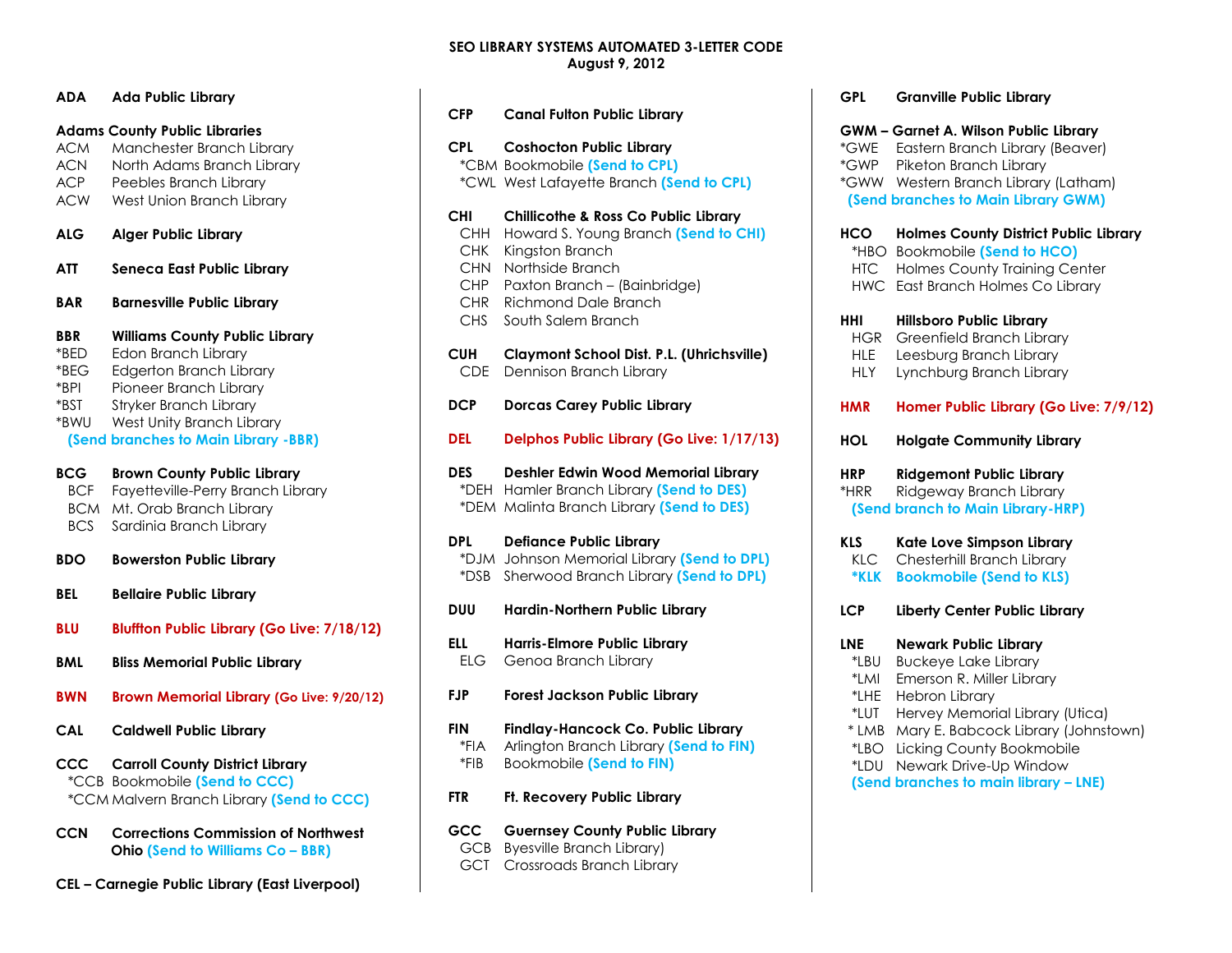### **SEO LIBRARY SYSTEMS AUTOMATED 3-LETTER CODE August 9, 2012**

| LOG      | <b>Logan Co District Library</b><br>(Go Live: 11/14/12) |
|----------|---------------------------------------------------------|
| *LOD     | <b>DeGraff Branch Library</b>                           |
| *LOE     | <b>East Liberty Branch Library</b>                      |
| *LOL     | Lakeview Branch Library                                 |
| $*$ I OR | Rushsylvania Branch Library                             |
| *LOW     | <b>West Liberty Branch Library</b>                      |
| *LOM     | <b>West Mansfield Branch Library</b>                    |
|          | (Send branches to LOG)                                  |

**LOU Loudonville Public Library**

**MCB McComb Public Library (Go Live: 10/25/12)**

- **MCC Mercer County District Library** MCM Zahn-Marion Branch Lib. (Chickasaw) MCS St. Henry Branch Library MCU Mendon Union Branch Library
- **MCL Mohawk Community Library**

**MFP Martins Ferry Public Library** MBE Bethesda Branch Library \*MBK Bookmobile **(Send to MFP)** MBR Bridgeport Branch Library MPO Powhatan Point Branch Library MSH Shadyside Branch Library MVI Victoria Read Branch Library

- **MIL Milton Union Public Library**
- **MIN Minerva Public Library**
- **MON Monroe County District Library**
- **MOS Dally Memorial Library (Sardis)**
- **MPL Monroeville Public Library**
- **MSL Mt. Sterling Public Library**
- **MTP Montpelier Public Library**

**NAP Napoleon Public Library (Go Live: 10/4/12)** \* NAF Florida Branch Library

| * NAM McClure Branch Library<br>(Send branch to Main Library – NAP) |                                                                                      |  |  |
|---------------------------------------------------------------------|--------------------------------------------------------------------------------------|--|--|
| NBA                                                                 | North Baltimore Public Library                                                       |  |  |
| NCP                                                                 | <b>New Carlisle Public Library</b>                                                   |  |  |
| NCT                                                                 | <b>Newcomerstown Public Library</b>                                                  |  |  |
| NLL.                                                                | New London Public Library                                                            |  |  |
| NMA                                                                 | <b>New Madison Public Library</b>                                                    |  |  |
| NML                                                                 | <b>Normal Memorial Library</b>                                                       |  |  |
| occ                                                                 | <b>Chaffield College Library</b><br>OCF Chatfield College - Findlay Market<br>Campus |  |  |

**OHH Oak Harbor Public Library**

**PCL Port Clinton Public Library (Ida Rupp)** \*PCE Erie Islands Branch Library  **(Send branch to Main Library-PCL)**

#### **PEM Pemberville Public Library \***PEL Luckey Branch Library **(Send to PEM)**

\*PES Stony Ridge Branch Library **(Send to PEM)**

#### **PNL Perry County District Library**  PCO Corning Branch Library

 PCR Crooksville Branch Library PJC Junction City Branch Library PSO Somerset Branch Library PTH Thornville Branch Library **PPL Puskarich Public Library** PPC Clark Memorial Branch Library PPS Scio Branch Library

# **PTM Putnam County District Library (Go Live: 8/29/12)**

- \* PTG Columbus Grove \* PTC Continental
- \* PTF Fort Jennings
- \* PTK Kalida
- \* PTL Leipsic

|                                                                                                           | *PTO Ottoville<br>*PTP Pandora<br>(Send branch to Main Library - PTM)                                                                                                                                                                                                                              |
|-----------------------------------------------------------------------------------------------------------|----------------------------------------------------------------------------------------------------------------------------------------------------------------------------------------------------------------------------------------------------------------------------------------------------|
| <b>RNU</b>                                                                                                | <b>Richwood-North Union Public Library</b>                                                                                                                                                                                                                                                         |
| <b>ROC</b>                                                                                                | <b>Rockford Carnegie Library</b>                                                                                                                                                                                                                                                                   |
| <b>ROS</b>                                                                                                | <b>Rossford Public Library</b>                                                                                                                                                                                                                                                                     |
| <b>SEO</b>                                                                                                | <b>Serving Every Ohioan Library Center</b>                                                                                                                                                                                                                                                         |
| <b>SMA</b>                                                                                                | <b>St. Marys Community Library</b>                                                                                                                                                                                                                                                                 |
| <b>STC</b>                                                                                                | St. Clairsville Public Library                                                                                                                                                                                                                                                                     |
| <b>STE</b><br><b>STA</b><br><b>STB</b><br><b>STD</b><br>$*$ STK<br><b>STL</b><br><b>STS</b><br><b>STT</b> | <b>Public Library of Steubenville &amp;</b><br>Jefferson Co.<br>Adena Branch Library<br><b>Brilliant Branch Library</b><br>Dillonvale Branch Library<br><b>Bookmobile (Send to STE)</b><br><b>Tiltonsville Branch Library</b><br>Schiappa Memorial Branch Library<br><b>Toronto Branch Library</b> |
| TCO<br>$*TBO$<br><b>TEO</b><br>$*TOR$<br><b>TSO</b><br><b>TTO</b><br><b>TVO</b>                           | <b>Tuscarawas County Public Library</b><br><b>Bookmobile (Send to TCO)</b><br>Emma Huber Memorial Br. (Strasburg) Lib.<br>Tuscarawas Co. Outreach (Send to TCO)<br>Sugarcreek Branch Library<br><b>Tuscarawas Branch Library</b><br><b>Bolivar Branch Library (Roy Parks)</b>                      |
| <b>TCP</b>                                                                                                | <b>Tipp City Public Library</b>                                                                                                                                                                                                                                                                    |
| TIF                                                                                                       | <b>Tiffin-Seneca Public Library</b>                                                                                                                                                                                                                                                                |
| USC                                                                                                       | <b>Upper Sandusky Community Library</b>                                                                                                                                                                                                                                                            |
| <b>UTP</b><br><b>UTA</b><br>*UTR                                                                          | <b>Union Township Public Library</b><br>Aberdeen Branch Library<br>Russellville Branch Library (Send to UTP)                                                                                                                                                                                       |
| WAY                                                                                                       | <b>Way Public Library</b>                                                                                                                                                                                                                                                                          |